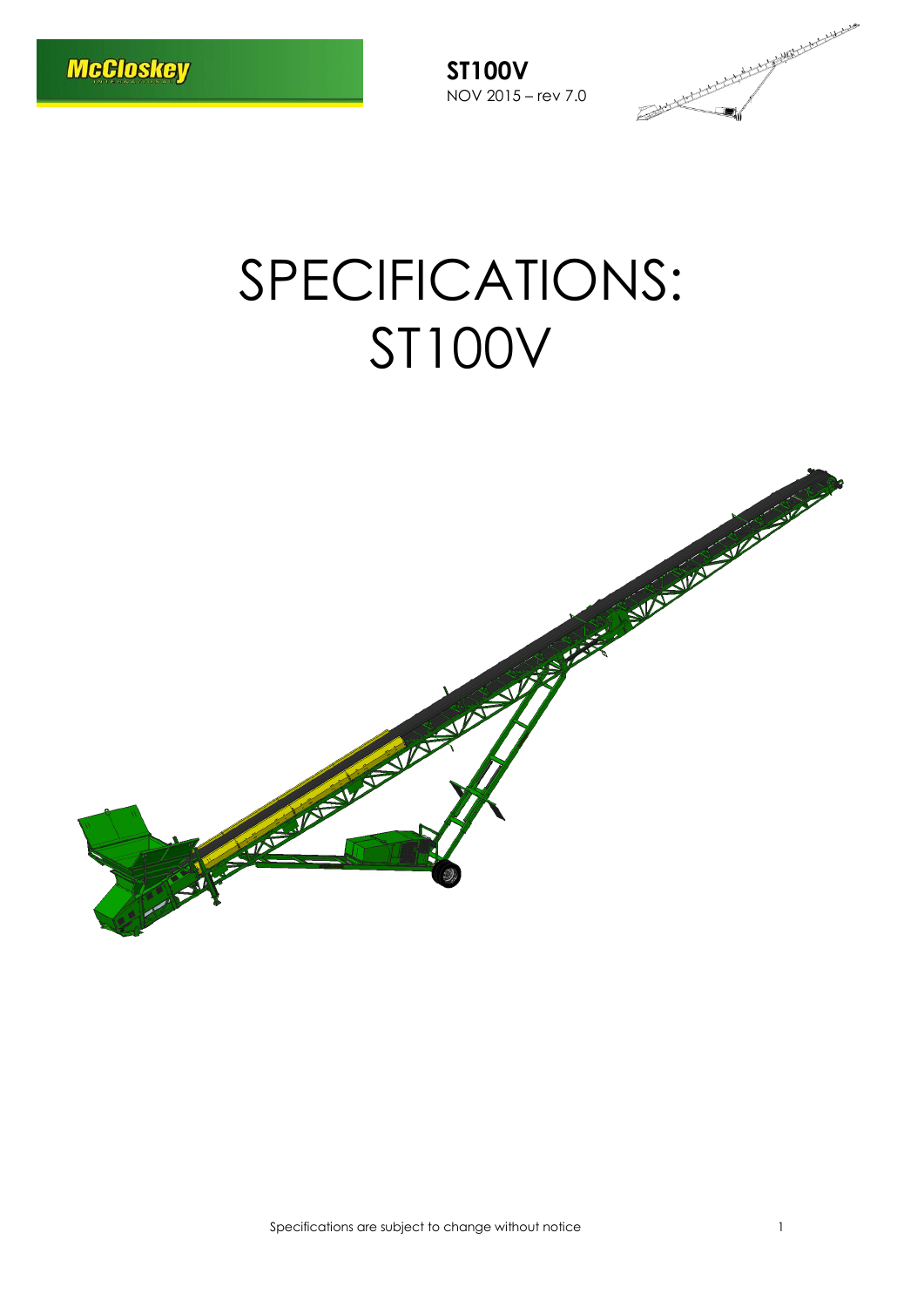



# **DESCRIPTION**

Heavy duty mobile wheeled stockpiling conveyor with following features:

- 900mm (36") wide heavy duty 100' long conveyor
- 67kw (90hp) Kubota diesel engine
- Road towable
- Air brakes, mud flaps, lights
- Large feed hopper
- Hydraulic folding for easy transport
- Fast on site setup time (5 minutes)
- Abundant service room inside power-pack
- Adjustable hopper height to optimize operational efficiency

# DIMENSIONS AND WEIGHTS

| <b>Working Dimensions</b>   |                       |
|-----------------------------|-----------------------|
| Length                      | 30.90m $(101' - 5'')$ |
| Width                       | $3.32m(10'-11")$      |
| Height                      | $13.04m (42' - 9'')$  |
|                             |                       |
| <b>Transport Dimensions</b> |                       |
| Length                      | $21.2m (69' - 7'')$   |
| Width                       | $3.32m(10'-11")$      |
| Height                      | $4.11m(13'-6")$       |
|                             |                       |
|                             |                       |

Weight (approximate) 11,818 kg (26,000lbs)

# **CONVEYOR**

| Belt width               | $900$ mm $(36")$                                |
|--------------------------|-------------------------------------------------|
| Belt length              | $30.48$ m $(100)$ drum centers                  |
| Belt spec                | Heavy Duty Plain 36 in $-$ 3ply $-$ 3/16 X 1/16 |
| Drive drum diameter      | 355mm(14")                                      |
| Tail drum diameter       | 304mm(12")                                      |
| Motor                    | Dual OMV 800                                    |
| Drive drum maximum speed | $152$ rpm                                       |
| Belt maximum speed       | 167m/min (548 ft/min)                           |

### **CAPACITIES**

| <b>Hopper Capacity</b>                  |  |
|-----------------------------------------|--|
| Stockpile height                        |  |
| Stockpile capacity                      |  |
| Radial pile capacity at 90 <sup>°</sup> |  |
| Production                              |  |

5.75 cu. m. (7.5 cu. yd.)  $13.04m (42' - 9")$ 4080 cu. m (5330 cu. yds.) 13800 cu. m (18000 cu. yds.) 725 mtph (800 tph)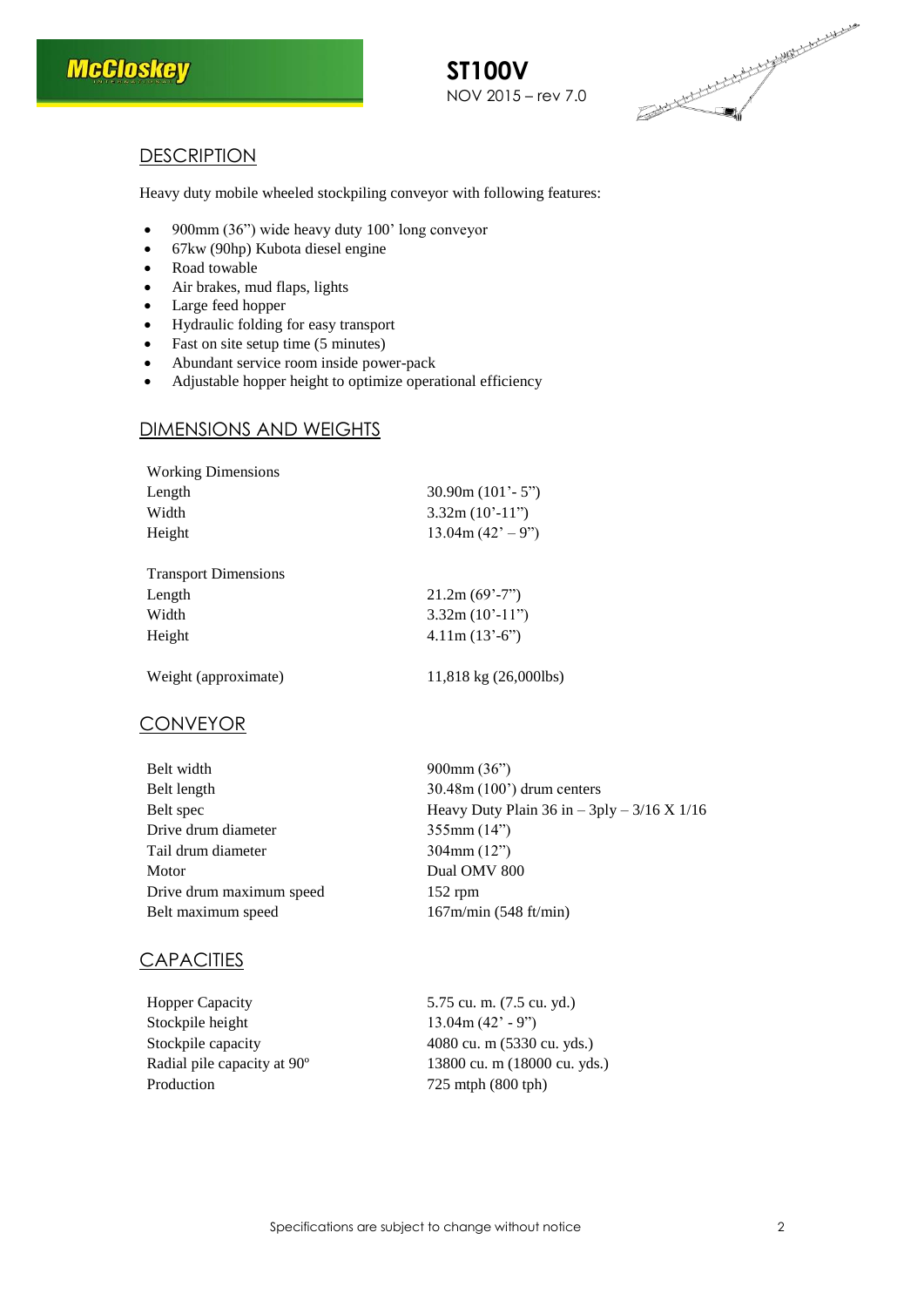



# POWERUNIT AND HYDRAULICS

| Engine                  | Kubota V3600T       |
|-------------------------|---------------------|
| Engine power            | 67kw (90hp)         |
| Engine speed            | $2200$ rpm          |
| Hydraulic tank capacity | 380 L (100 US gal)  |
| Diesel tank capacity    | 211 L (55.7 US gal) |
| Hydraulic Oil cooler    | Yes                 |

### STANDARD FEATURES

Hydraulic landing gear Hydraulic V-Bin doors Impact Idlers Under Hopper External belt alignment points Ground level greasing on all pulley bearings Engine safety shutdown systems Full safety guarding for pinch points

### OPTIONS

Electric Drive Dual Power Belt Scale Spray Bar Chevron Belt Martin Scraper Magnet Material Separator Hydraulic Close Coupled Drive Anti-Segregation Paddle Wheel Auxiliary Guarding Hopper Wear Plate Liner Axle Jacks Powered Wheel Drive Hopper Extensions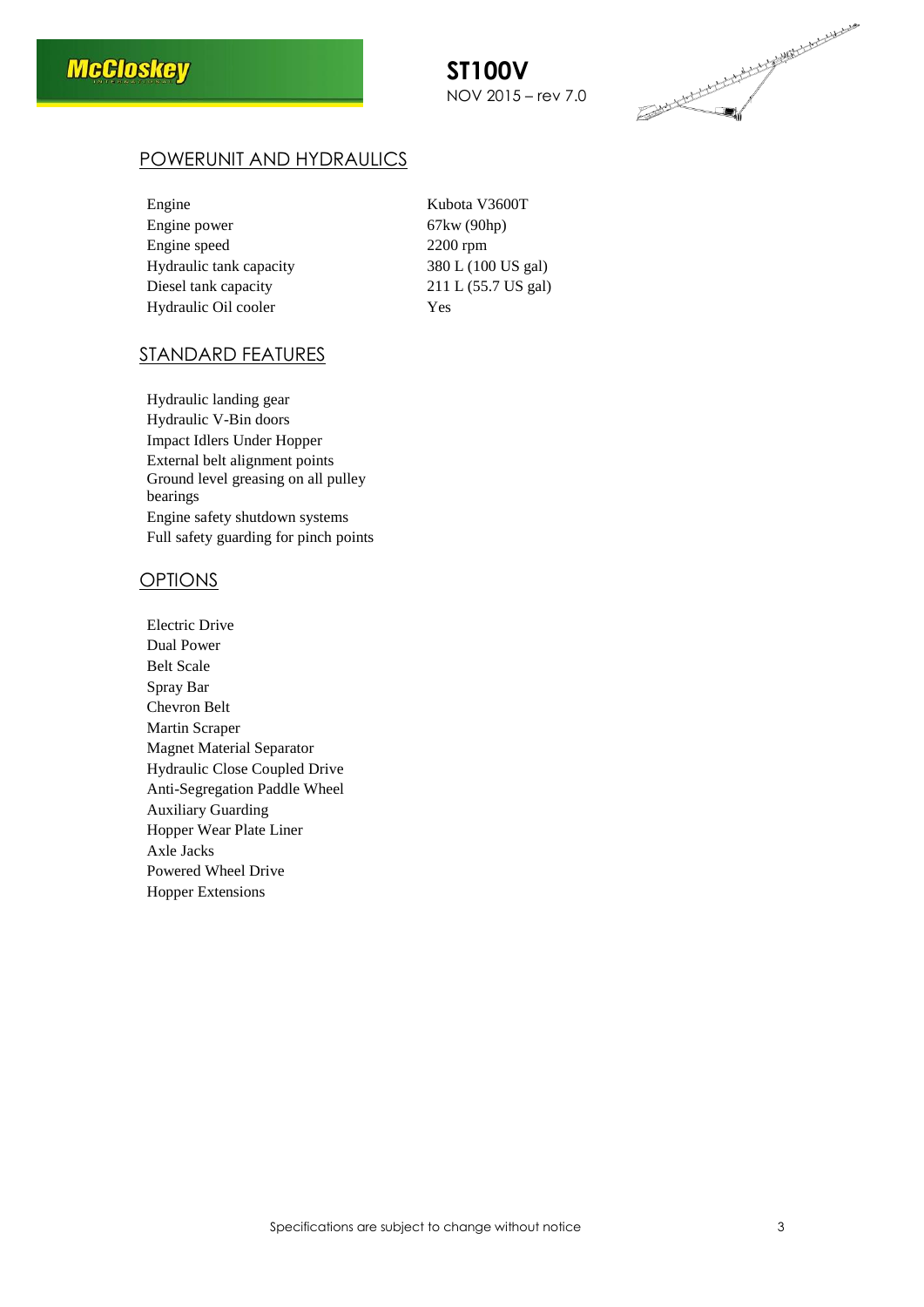# **McCloskey**

# **ST100V** NOV 2015 – rev 7.0